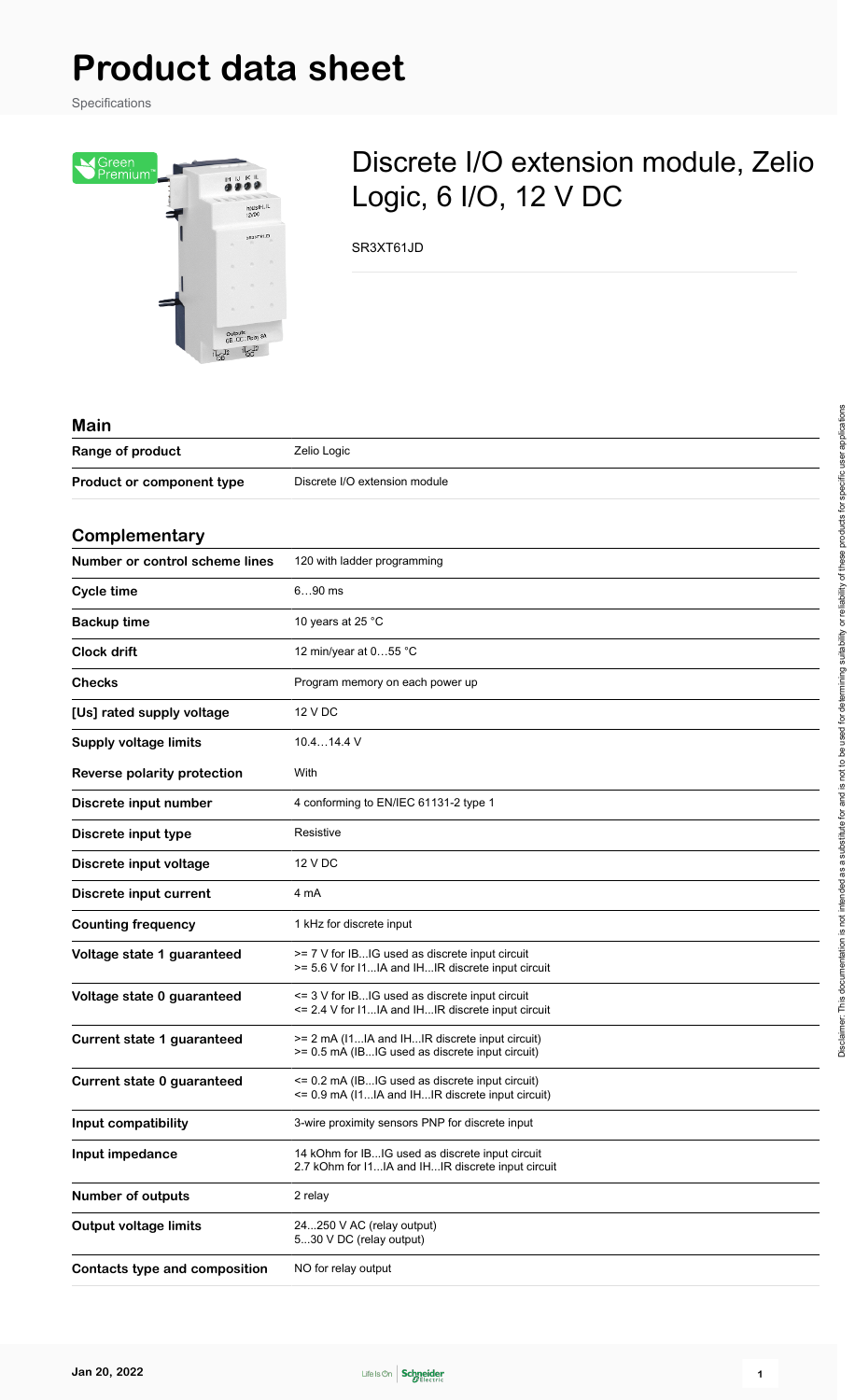| <b>Output thermal current</b>             | 8 A for all 2 outputs for relay output                                                                                                                                                                                                                                                                                                                                                                           |  |
|-------------------------------------------|------------------------------------------------------------------------------------------------------------------------------------------------------------------------------------------------------------------------------------------------------------------------------------------------------------------------------------------------------------------------------------------------------------------|--|
| <b>Electrical durability</b>              | AC-15: 500000 cycles at 230 V, 0.9 A for relay output conforming to EN/IEC 60947-5-1<br>AC-12: 500000 cycles at 230 V, 1.5 A for relay output conforming to EN/IEC 60947-5-1<br>DC-13: 500000 cycles at 24 V, 0.6 A for relay output conforming to EN/IEC 60947-5-1<br>DC-12: 500000 cycles at 24 V, 1.5 A for relay output conforming to EN/IEC 60947-5-1                                                       |  |
| Switching capacity in mA                  | >= 10 mA at 12 V (relay output)                                                                                                                                                                                                                                                                                                                                                                                  |  |
| <b>Operating rate in Hz</b>               | 0.1 Hz (at le) for relay output<br>10 Hz (no load) for relay output                                                                                                                                                                                                                                                                                                                                              |  |
| <b>Mechanical durability</b>              | 10000000 cycles for relay output                                                                                                                                                                                                                                                                                                                                                                                 |  |
| [Uimp] rated impulse withstand<br>voltage | 4 kV conforming to EN/IEC 60947-1 and EN/IEC 60664-1                                                                                                                                                                                                                                                                                                                                                             |  |
| <b>Response time</b>                      | 10 ms (from state 0 to state 1) for relay output<br>5 ms (from state 1 to state 0) for relay output                                                                                                                                                                                                                                                                                                              |  |
| <b>Connections - terminals</b>            | Screw terminals, 1 x 0.251 x 2.5 mm <sup>2</sup> (AWG 24AWG 14) flexible with cable end<br>Screw terminals, 2 x 0.252 x 0.75 mm <sup>2</sup> (AWG 24AWG 18) flexible with cable end<br>Screw terminals, 1 x 0.21 x 2.5 mm <sup>2</sup> (AWG 25AWG 14) semi-solid<br>Screw terminals, 1 x 0.21 x 2.5 mm <sup>2</sup> (AWG 25AWG 14) solid<br>Screw terminals, 2 x 0.22 x 1.5 mm <sup>2</sup> (AWG 24AWG 16) solid |  |
| <b>Tightening torque</b>                  | $0.5$ N.m                                                                                                                                                                                                                                                                                                                                                                                                        |  |
| Overvoltage category                      | III conforming to EN/IEC 60664-1                                                                                                                                                                                                                                                                                                                                                                                 |  |
| Net weight                                | 0.125 kg                                                                                                                                                                                                                                                                                                                                                                                                         |  |
| Environment                               |                                                                                                                                                                                                                                                                                                                                                                                                                  |  |
| <b>Product certifications</b>             | C-Tick<br>UL<br>GL<br><b>CSA</b><br>GOST                                                                                                                                                                                                                                                                                                                                                                         |  |
| <b>Standards</b>                          | EN/IEC 61000-4-11<br>EN/IEC 61000-4-3<br>EN/IEC 61000-4-12<br>EN/IEC 60068-2-27 Ea<br>EN/IEC 60068-2-6 Fc<br>EN/IEC 61000-4-2 level 3<br>EN/IEC 61000-4-4 level 3<br>EN/IEC 61000-4-5<br>EN/IEC 61000-4-6 level 3                                                                                                                                                                                                |  |
| IP degree of protection                   | IP20 (terminal block) conforming to IEC 60529<br>IP40 (front panel) conforming to IEC 60529                                                                                                                                                                                                                                                                                                                      |  |
| <b>Environmental characteristic</b>       | EMC directive conforming to EN/IEC 61000-6-2<br>EMC directive conforming to EN/IEC 61000-6-3<br>EMC directive conforming to EN/IEC 61000-6-4<br>EMC directive conforming to EN/IEC 61131-2 zone B<br>Low voltage directive conforming to EN/IEC 61131-2                                                                                                                                                          |  |
| Disturbance radiated/                     | Class B conforming to EN 55022-11 group 1                                                                                                                                                                                                                                                                                                                                                                        |  |

| Disturbance radiated/<br>conducted                        | Class B conforming to EN 55022-11 group 1                                                                                                    |  |  |
|-----------------------------------------------------------|----------------------------------------------------------------------------------------------------------------------------------------------|--|--|
| 2 conforming to EN/IEC 61131-2<br><b>Pollution degree</b> |                                                                                                                                              |  |  |
| Ambient air temperature for<br>operation                  | -2040 °C in non-ventilated enclosure conforming to IEC 60068-2-1 and IEC 60068-2-2<br>-2055 °C conforming to IEC 60068-2-1 and IEC 60068-2-2 |  |  |
| Ambient air temperature for<br>storage                    | $-4070$ °C                                                                                                                                   |  |  |
| <b>Operating altitude</b>                                 | 2000 m                                                                                                                                       |  |  |
| Maximum altitude transport                                | 3048 m                                                                                                                                       |  |  |
| <b>Relative humidity</b>                                  | 95 % without condensation or dripping water                                                                                                  |  |  |

### **Packing Units Unit Type of Package 1** PCE **Number of Units in Package 1** 1 Package 1 Weight 115 g **Package 1 Height** 6 cm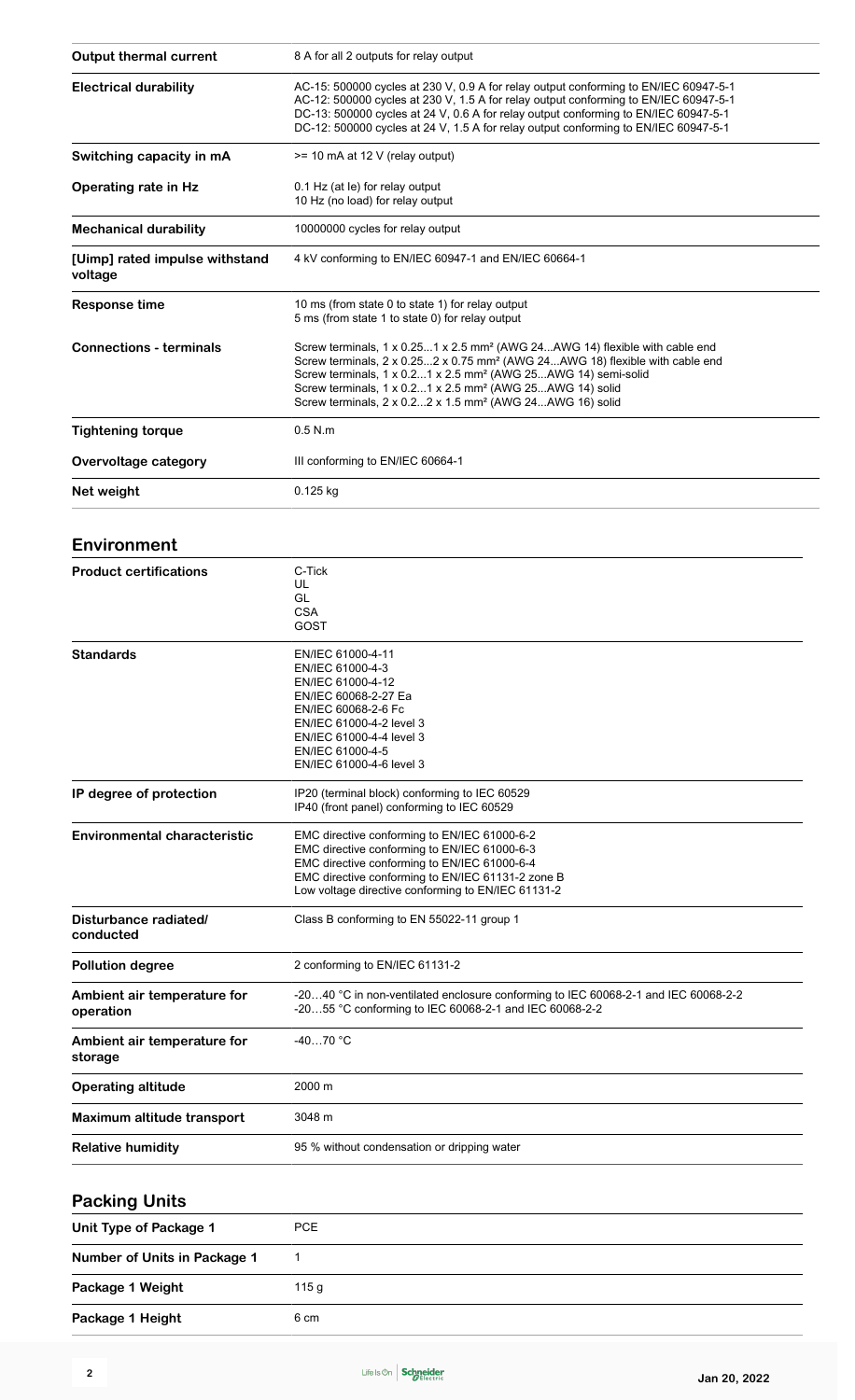| Package 1 width                     | 6.5 cm           |
|-------------------------------------|------------------|
| Package 1 Length                    | $11 \text{ cm}$  |
| <b>Unit Type of Package 2</b>       | S <sub>0</sub> 3 |
| <b>Number of Units in Package 2</b> | 48               |
| Package 2 Weight                    | 6.176 kg         |
| Package 2 Height                    | 30 cm            |
| Package 2 width                     | 30 cm            |
| Package 2 Length                    | 40 cm            |

| <b>Offer Sustainability</b>       |                                                                                                                                                                                                                                                       |  |
|-----------------------------------|-------------------------------------------------------------------------------------------------------------------------------------------------------------------------------------------------------------------------------------------------------|--|
| Sustainable offer status          | Green Premium product                                                                                                                                                                                                                                 |  |
| <b>REACh Regulation</b>           | <b>REACh Declaration</b>                                                                                                                                                                                                                              |  |
| <b>EU RoHS Directive</b>          | Pro-active compliance (Product out of EU RoHS legal scope)<br><b>EU RoHS Declaration</b>                                                                                                                                                              |  |
| <b>Mercury free</b>               | Yes                                                                                                                                                                                                                                                   |  |
| <b>RoHS</b> exemption information | Yes                                                                                                                                                                                                                                                   |  |
| <b>China RoHS Regulation</b>      | China RoHS declaration                                                                                                                                                                                                                                |  |
| <b>Environmental Disclosure</b>   | <b>Product Environmental Profile</b>                                                                                                                                                                                                                  |  |
| <b>Circularity Profile</b>        | End of Life Information                                                                                                                                                                                                                               |  |
| <b>WEEE</b>                       | The product must be disposed on European Union markets following specific waste collection and<br>never end up in rubbish bins                                                                                                                        |  |
| <b>PVC</b> free                   | Yes                                                                                                                                                                                                                                                   |  |
| California proposition 65         | WARNING: This product can expose you to chemicals including: Lead and lead compounds, which<br>is known to the State of California to cause cancer and birth defects or other reproductive harm. For<br>more information go to www.P65Warnings.ca.gov |  |
|                                   |                                                                                                                                                                                                                                                       |  |

| <b>Contractual warranty</b> |  |
|-----------------------------|--|
|-----------------------------|--|

**Warranty** 18 months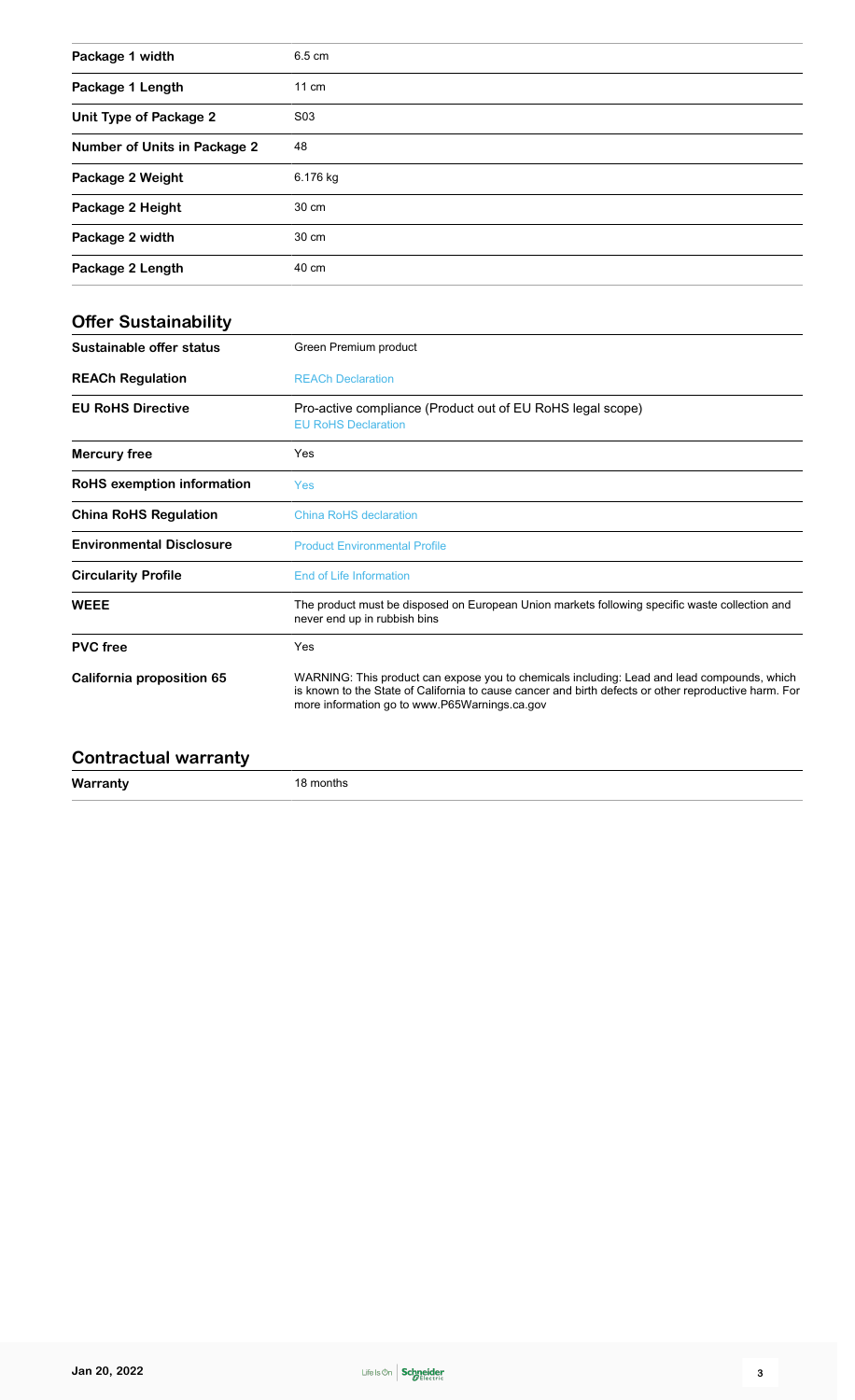Dimensions Drawings

#### **I/O Extension Modules**

#### **Mounting on 35 mm/1.38 in. DIN Rail**



### **Screw Fixing (Retractable Lugs)**





| $ $ SR3               | a (mm/in.) | $ G$ (mm/in.) |
|-----------------------|------------|---------------|
| $\vert$ XT61 $\cdots$ | 35 / 1.38  | 25/0.98       |
| <b>XT101…</b>         | 72/2.83    | 60/2.36       |
| $X$ T141 $\cdot$      | 72/2.83    | 60/2.36       |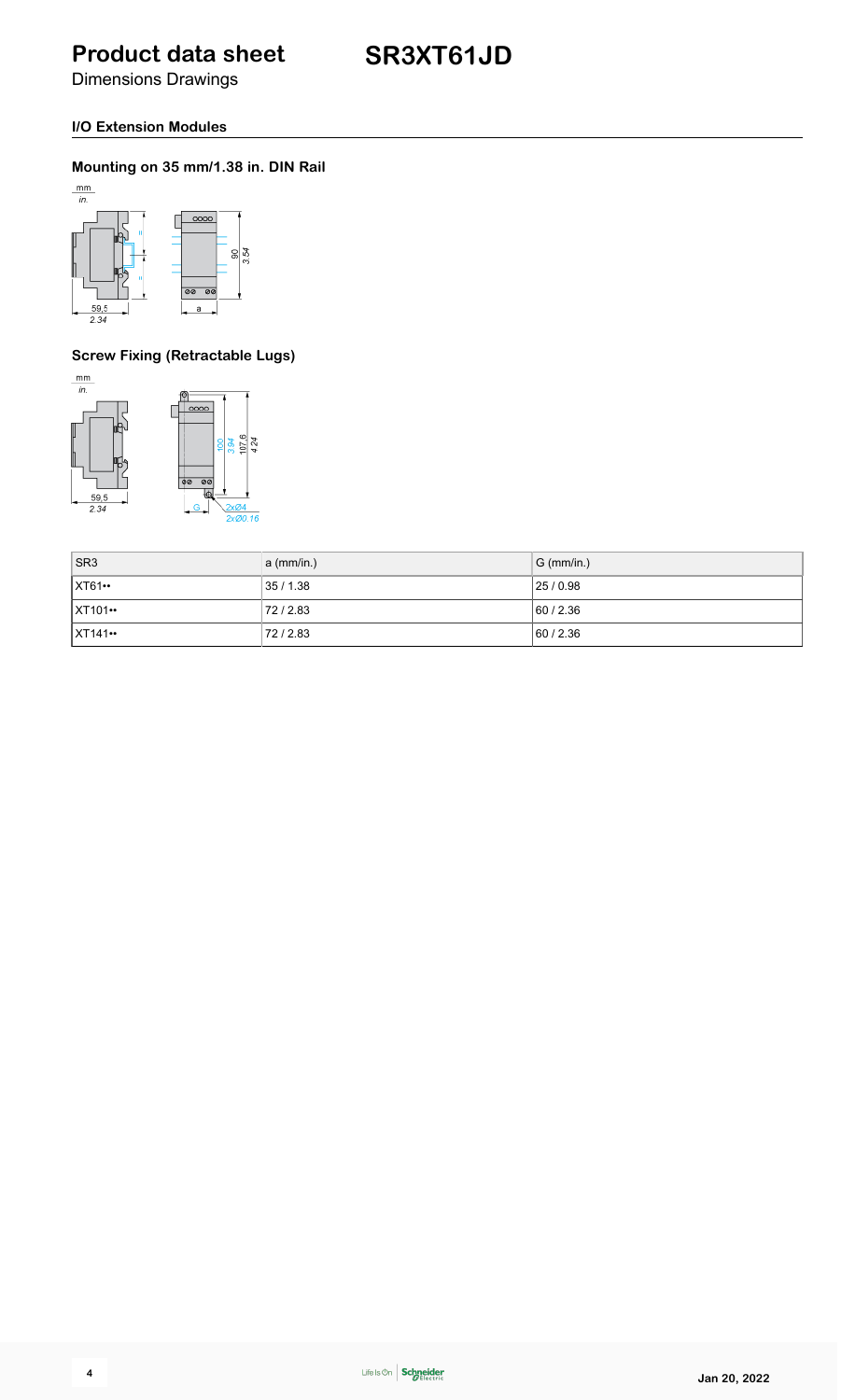### **SR3XT61JD**

Connections and Schema

**Connection of Smart Relays on DC Supply, with Discrete I/O Extension Modules**

#### **SR3B•••JD + SR3XT•••JD, SR3B•••BD + SR3XT•••BD**



- 
- (1) 1 A quick-blow fuse or circuit-breaker.<br>
(2) Ca: Analog sensor / Ta: Analog transn<br>
(3) Recommended values:  $2.2 \text{ k}\Omega$  / 0.5 W **(2)** Ca: Analog sensor / Ta: Analog transmitter.
- **(3)** Recommended values: 2.2 kΩ / 0.5 W (10 kΩ max.)
- **(4)** Screened cables, maximum length 10 m / 32.80 feet.

**NOTE:** QF and QG : 5 A for SR3XT141••